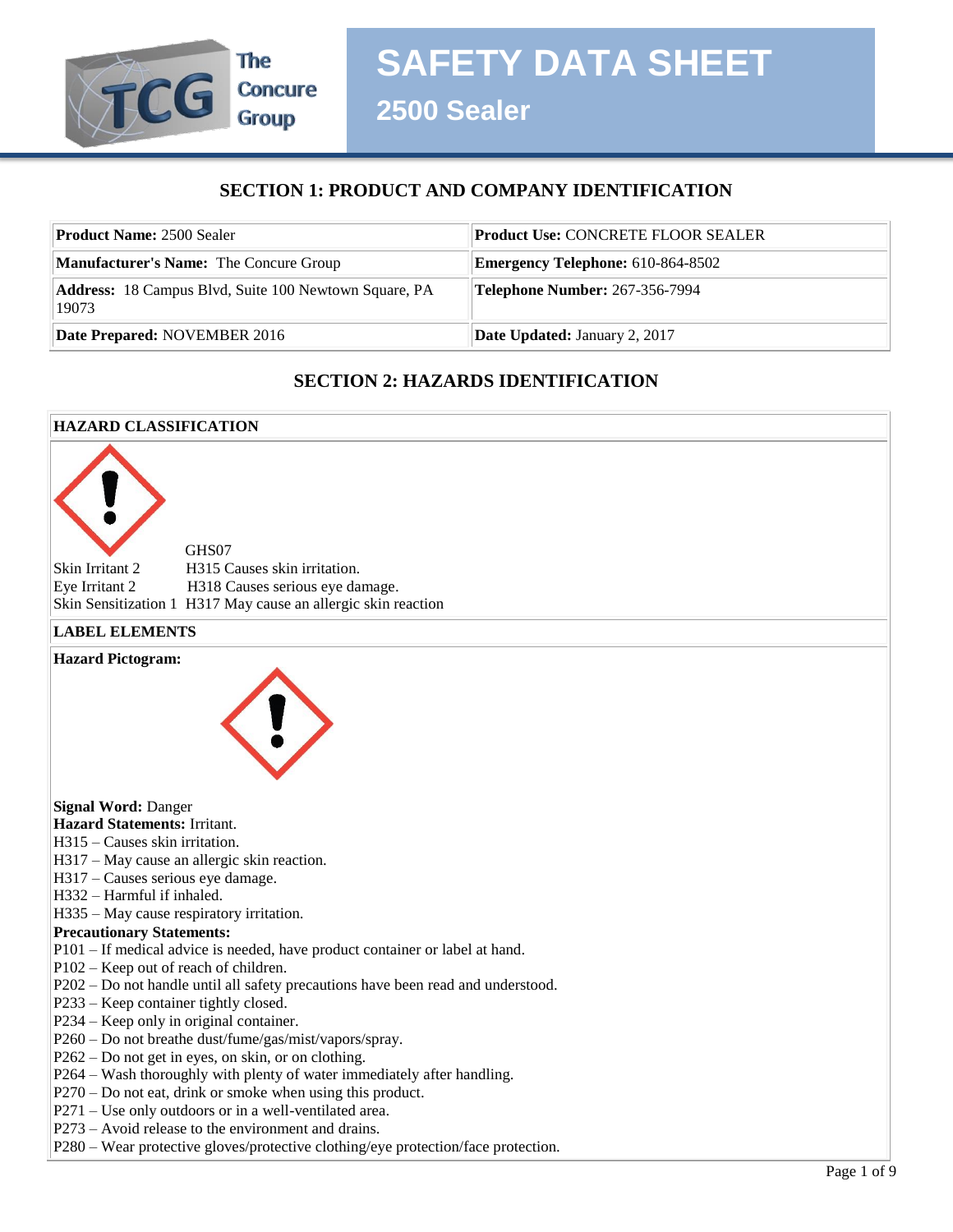

**SAFETY DATA SHEET**

**2500 Sealer**

- P284 Wear respiratory protection.
- P314 Get medical advice/attention if you feel unwell.
- P391 Collect spillage.
- P402 + P404 Store in a dry place. Store in a closed container.
- P403 + P233 Store in a well-ventilated place. Keep container tightly closed.

P405 – Store locked up.

P501 – Dispose of contents and container as hazardous waste in accordance with all local, regional, national and international regulations.

#### **ADDITIONAL INFORMATION**

**Hazards not otherwise classified:** Not applicable.

10.0 % of the mixture consists of ingredient(s) of unknown acute toxicity.

## **SECTION 3: COMPOSITION / INFORMATION ON INGREDIENTS**

| <b>MATERIAL OR INGREDIENT</b>                                                                                               | <b>ESIS #/CAS#</b> | WT. %        |  |
|-----------------------------------------------------------------------------------------------------------------------------|--------------------|--------------|--|
| Proprietary Trade Secret                                                                                                    | 215-199-1          | < 30         |  |
| Polymers                                                                                                                    | Not Hazardous      | < 25         |  |
| 2,2,4-trimethyl-1,3-pentanediol monoisobutyrate                                                                             | 25265-77-4         | ${}_{< 0.5}$ |  |
| Polyethylene glycol octylphenyl ether                                                                                       | $9036 - 19 - 5$    | < 0.1        |  |
| Aqua Ammonia                                                                                                                | $1336 - 21 - 6$    | < 0.05       |  |
| <b>Residual Monomers</b>                                                                                                    | Not Required       | < 0.01       |  |
| $\Box$ . The contraction of the contraction of the field of the field of the contraction of the contract (N = 0.94040.4000) |                    |              |  |

Exact composition percentage/concentration has been withheld as a trade secret in accordance with paragraph (i) of §1910.1200.

# **SECTION 4: FIRST-AID MEASURES**

## **DESCRIPTION OF THE FIRST AID MEASURE**

P301 + P310 +P330 + P331 – IF SWALLOWED: Rinse mouth. Do NOT induce vomiting. Immediately call a POISON CENTER or doctor/physician.

P302 + P352 + P361 – IF ON SKIN: Wash with plenty of soap and water. If skin irritation or rash occurs: Get immediate medical advice/attention.

P304 + P311 + P340 + P341 + P342 – IF INHALED: Remove victim to fresh air and keep at rest in a position comfortable for breathing. If breathing is difficult, remove victim to fresh air and keep at rest in a position comfortable for breathing. If experiencing respiratory symptoms: Call a POISON CENTER or doctor/physician.

P305 + P313 + P337 + P338 + P351 – IF IN EYES: Rinse cautiously with water for several minutes. Remove contact lenses, if present and easy to do. Continue rinsing. If eye irritation persists: Get medical advice/attention.

P306 + P360 – IF ON CLOTHING: Immediately rinse contaminated clothing and skin with plenty of water before removing clothes. P314 – Get medical advice/attention if you feel unwell.

#### **IMPORTANT SYMPTOMS AND EFFECTS, BOTH ACUTE AND DELAYED**

**Eye:** Causes moderate eye irritation.

**Skin:** Brief contact causes moderate skin irritation with local redness. Prolonged skin contact is unlikely to result in absorption of harmful amounts. Has caused allergic skin reactions in humans.

**Inhalation:** At room temperature, exposure to vapor is minimal due to low volatility. Vapor from heated material, mist or aerosols may cause respiratory irritation.

**Ingestion:** Low toxicity if swallowed. Harmful effects primarily due to the alkaline pH.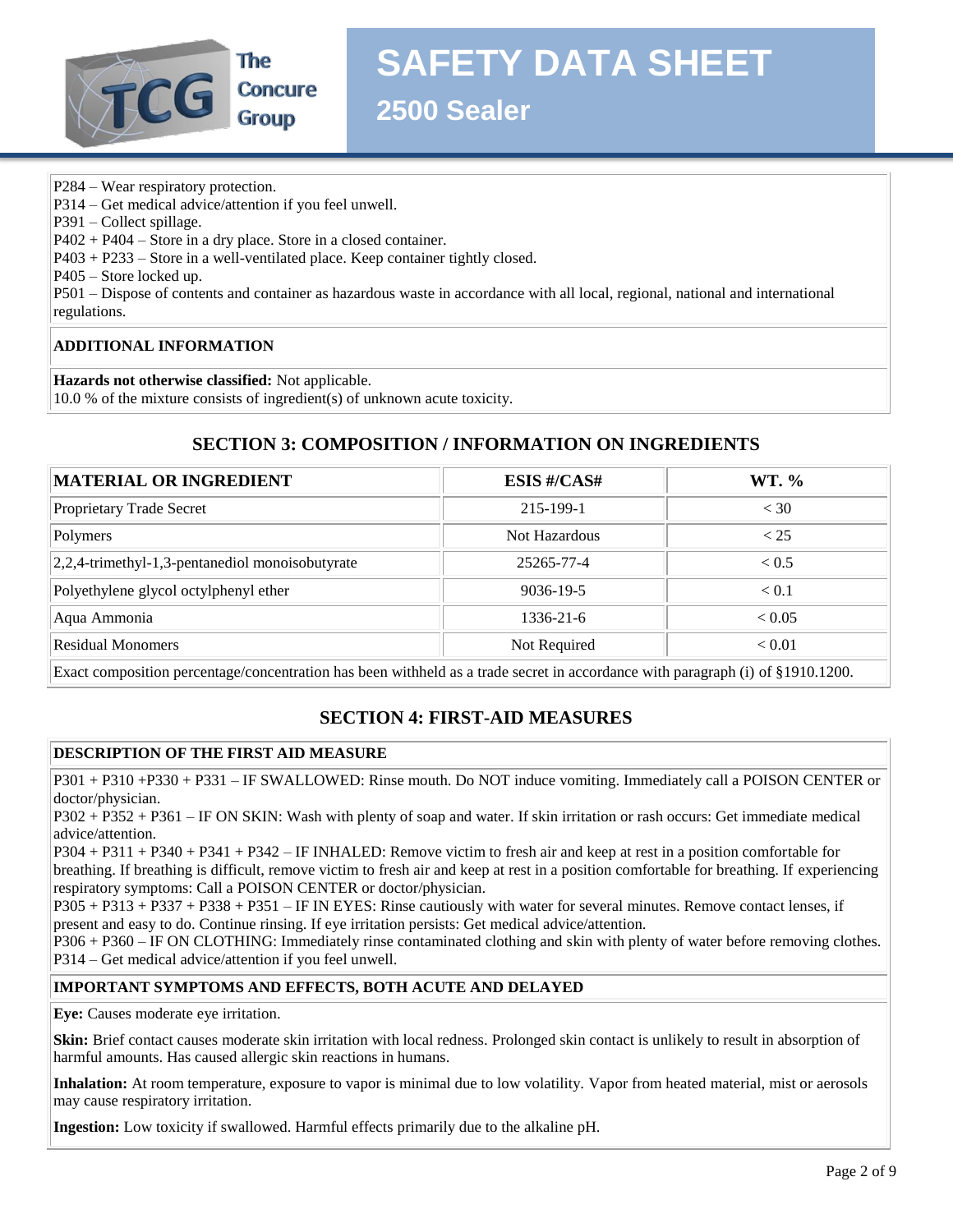

# **SAFETY DATA SHEET**

**2500 Sealer**

**Chronic Health Hazard:** This product contains no listed carcinogens according to IARC, ACGIH, NTP and/or OSHA in concentrations of 0.1 percent or greater.

## **INDICATION OF IMMEDIATE MEDICAL ATTENTION AND SPECIAL TREATMENTS NEEDED**

**Note to Physicians:** Symptoms may not appear immediately. Corticosteroid cream has been effective in treating skin irritation. **Specific Treatments:** No specific antidote. Treatment of exposure should be directed at the control of symptoms and the clinical condition of the patient. In case of accident or if you feel unwell, seek medical advice immediately (provide label or SDS).

## **SECTION 5 – FIRE-FIGHTING MEASURES**

#### **FLAMMABILITY**

**Flammability:** Not flammable by WHMIS/OSHA criteria.

#### **EXTINGUISHING MEDIA**

**Suitable Extinguishing Media:** Compatible with all standard firefighting techniques. Use extinguishing media appropriate for the surrounding fire. Water fog or fine spray. Dry chemical fire extinguishers. Carbon dioxide fire extinguishers. Foam.

#### **SPECIAL HAZARDS ARISING FROM THE CHEMICAL**

**Products of Combustion:** Not applicable. Aqueous solution. Non-combustible. **Explosion Data:** 

 **Sensitivity to Mechanical Impact:** Not available.

 **Sensitivity to Static Discharge:** Not available.

#### **SPECIAL PROTECTIVE EQUIPMENT AND PRECAUTIONS FOR FIRE FIGHTERS**

Keep people away. Isolate fire and deny unnecessary entry. Use water spray to cool fire exposed containers and fire affected zone until fire is out and danger of reignition has passed. Fight fire from protected location or safe distance.

Contain fire water run-off if possible. Firewater run-off may cause environmental damage.

Wear positive-pressure self-contained breathing apparatus (SCBA) and protective firefighting clothing (includes firefighting helmet, coat, trousers, boots, and gloves). Avoid contact with this material during firefighting operations. If contact is likely, change to full chemical resistant firefighting clothing with self-contained breathing apparatus. If this is not available, wear full chemical resistant clothing with self-contained breathing apparatus and fight fire from a remote location. For protective equipment in post-fire or nonfire clean-up situations, refer to the relevant sections.

# **SECTION 6: ACCIDENTAL RELEASE MEASURES**

#### **PERSONAL PRECAUTIONS, PROTECTIVE EQUIPMENT AND EMERGENCY PROCEDURES**

Use self-contained breathing apparatus and chemically protective clothing. Wear suitable protective clothing, gloves and eye/face protection. Open enclosed spaces to outside atmosphere. Evacuate personnel to safe areas and do not approach spilled product. If possible, stop flow of product.

#### **METHODS AND MATERIALS FOR CONTAINMENT AND CLEAN - UP**

**Methods for Containment:** Isolate area. Keep unnecessary and unprotected personnel from entering the area. Use appropriate safety equipment. For additional information, refer to Section 8, Exposure Controls and Personal Protection. Prevent from entering into soil, ditches, sewers, waterways and/or groundwater. High pH of this material is harmful to aquatic life.

**Methods for Cleaning-Up:** Contain spilled material if possible. Absorb with materials such as: Sand. Vermiculite. Clay. Natural fiber products. Synthetic fiber products. Remove residual with soap and hot water. Collect in suitable and properly labeled containers. Provide adequate ventilation.

## **SECTION 7: HANDLING AND STORAGE**

**PRECAUTIONS FOR SAFE HANDLING**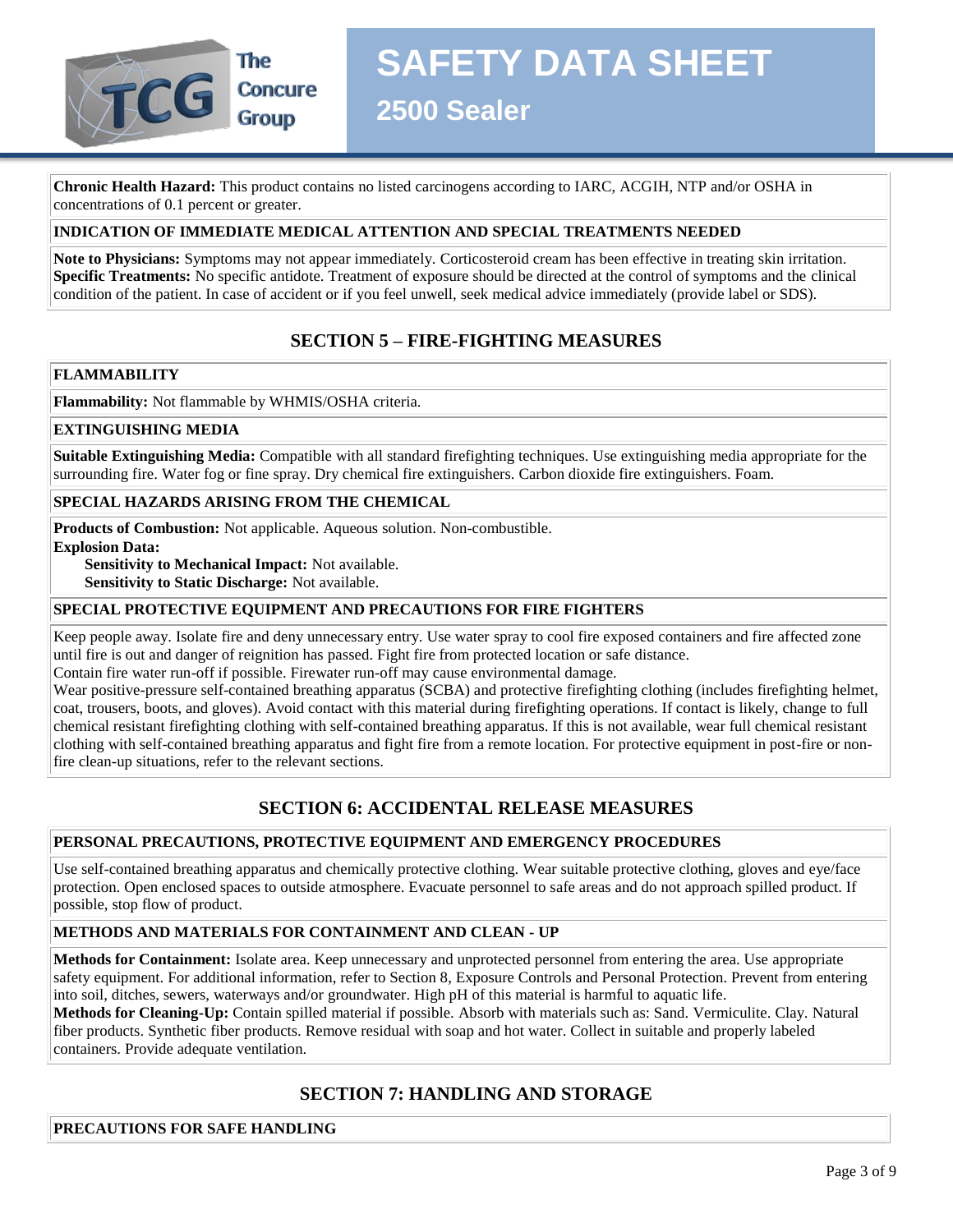

**SAFETY DATA SHEET**

**2500 Sealer**

**Handling:** Avoid prolonged or repeated contact with skin. Avoid contact with eyes, skin, and clothing. Do not swallow. Do not breathe vapor or mist. Wash thoroughly after handling.

**General Hygiene Advice:** Launder contaminated clothing before reuse. Wash hands before eating, drinking, or smoking.

#### **CONDITIONS FOR SAFE STORAGE, INCLUDING ANY INCOMPATIBILITIES**

**Storage:** Keep out of the reach of children. Keep containers tightly closed in a dry, cool and well-ventilated place. Store in air-tight labeled containers. Keep containers closed when not in use. Avoid any dust buildup by frequent cleaning and suitable construction of the storage area. Store in a temperature controlled area between  $10^{0}C(50^{0}F)$  and  $30^{0}C(90^{0}F)$ .

# **SECTION 8: EXPOSURE CONTROLS/PERSONAL PROTECTION**

#### **CONTROL PARAMETERS**

| <b>Exposure Guidelines</b>                         |                                                     |                                         |  |
|----------------------------------------------------|-----------------------------------------------------|-----------------------------------------|--|
|                                                    | Occupational Exposure Limits                        |                                         |  |
| Ingredient                                         | <b>OSHA-PEL</b>                                     | <b>ACGIH-TLV</b>                        |  |
| Proprietary Trade Secret                           | No Occupational Exposure Limit assigned             | No Occupational Exposure Limit assigned |  |
| Polymers                                           | Not available.                                      | Not available.                          |  |
| 2,2,4-trimethyl-1,3-pentanediol<br>monoisobutyrate | Not available.                                      | Not available.                          |  |
| Polyethylene glycol octylphenyl<br>ether           | Not established.                                    | Not established.                        |  |
| Aqua Ammonia                                       | $35 \text{ mg/m}^3$ TWA<br>$27 \text{ mg/m}^3$ STEL | 25 ppm TWA<br>35 ppm STEL               |  |
| <b>Residual Monomers</b>                           | Not available.                                      | Not available.                          |  |

#### **EXPOSURE CONTROLS**

**Engineering Controls:** Use local exhaust ventilation, or other engineering controls to maintain airborne levels below exposure limit requirements or guidelines. If there are no applicable exposure limit requirements or guidelines, general ventilation should be sufficient for most operations. Local exhaust ventilation may be necessary for some operations.

#### **INDIVIDUAL PROTECTIVE MEASURES**

#### **Personal Protective Equipment:**

**Eye/Face Protection:** Wear approved face (face shield) protection or properly fitted splash-proof chemical safety goggles. **Skin Protection:**

 **Hand Protection:** Wear suitable impervious Neoprene gloves, PVC disposable gloves, or Nitrile rubber gloves.  **Body Protection:** Wear suitable protective clothing.

**Respiratory Protection:** A NIOSH approved Mist Respirator or filtering facepiece. Respirators should be selected by and used under the direction of a trained health and safety professional following OSHA and ANSI requirement standards. **General Health and Safety Measures:** Handle according to established industrial hygiene and safety practices.

## **SECTION 9: PHYSICAL AND CHEMICAL PROPERTIES**

| <b>Appearance</b>            | Liquid                   |
|------------------------------|--------------------------|
| Color                        | Milky white to off-white |
| $ $ Odor                     | Slight Odor              |
| <sub>pH</sub>                | Alkaline                 |
| Melting Point/Freezing Point | $1^{0}C(34^{0}F)$        |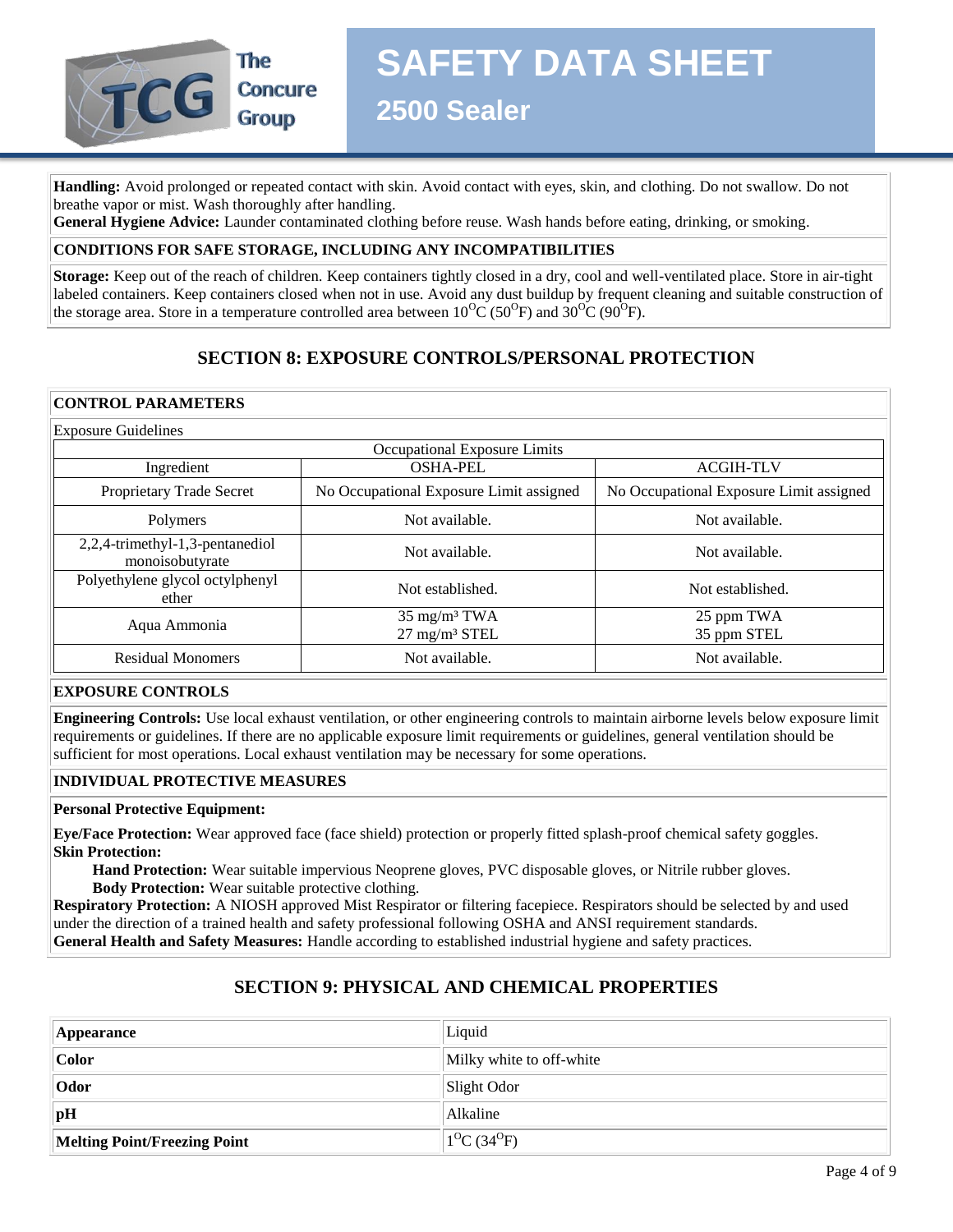

The **Group** 

# **SAFETY DATA SHEET**

# **2500 Sealer**

| <b>Initial Boiling Point and Boiling Range</b> | $100^{\circ}C(212^{\circ}F)$               |
|------------------------------------------------|--------------------------------------------|
| <b>Flash Point</b>                             | $>122$ <sup>O</sup> C (251 <sup>O</sup> F) |
| <b>Evaporation Rate</b>                        | Not Available                              |
| Flammability                                   | Non Flammable                              |
| <b>Lower Flammability/Explosive Limit</b>      | Not Available                              |
| <b>Upper Flammability/Explosive Limit</b>      | Not Available                              |
| <b>Vapor Pressure</b>                          | Not Available                              |
| <b>Vapor Density</b>                           | Not Available                              |
| <b>Relative Density/Specific Gravity</b>       | 1.05 to 1.15                               |
| <b>Solubility</b>                              | Soluble                                    |
| <b>Partition coefficient: n-octanol/water</b>  | Not Available                              |
| <b>Auto-Ignition Temperature</b>               | Not Available                              |
| <b>Decomposition Temperature</b>               | Not Available                              |
| <b>Oxidizing Properties</b>                    | No                                         |
| <b>Explosive Properties</b>                    | No                                         |

# **SECTION 10: STABILITY AND REACTIVITY**

## **REACTIVITY**

Stable under normal conditions and conditions of normal use.

## **CHEMICAL STABILITY**

Stable under normal storage conditions and conditions of normal use.

## **POSSIBILITY OF HAZARDOUS REACTIONS**

Aqueous solutions will react with aluminum, zinc, tin and their alloys evolving hydrogen gas which can form an explosive mixture with air. Can react violently if in contact with acids. Can react with sugar residues to form carbon monoxide.

## **CONDITIONS TO AVOID**

When arc welding vessels containing aqueous solutions of this material, take care to control any explosion risk from hydrogen evolved by electrolysis.

#### **INCOMPATIBLE MATERIALS**

Aluminum, zinc, tin and their alloys. Strong oxidizers. Strong mineral acids.

#### **HAZARDOUS DECOMPOSITION PRODUCTS**

May include, and are not limited to: hydrogen, oxides of carbon and nitrogen.

# **SECTION 11: TOXICOLOGICAL INFORMATION**

#### **INFORMATION ON TOXICOLOGICAL EFFECTS**

**Likely Routes of Exposure:** Skin contact, skin absorption, eye contact, inhalation, and ingestion. **Symptoms related to physical/chemical/toxicological characteristics:**

**Eye:** May cause serious eye damage. Symptoms may include discomfort or pain, excess blinking and tear production, with marked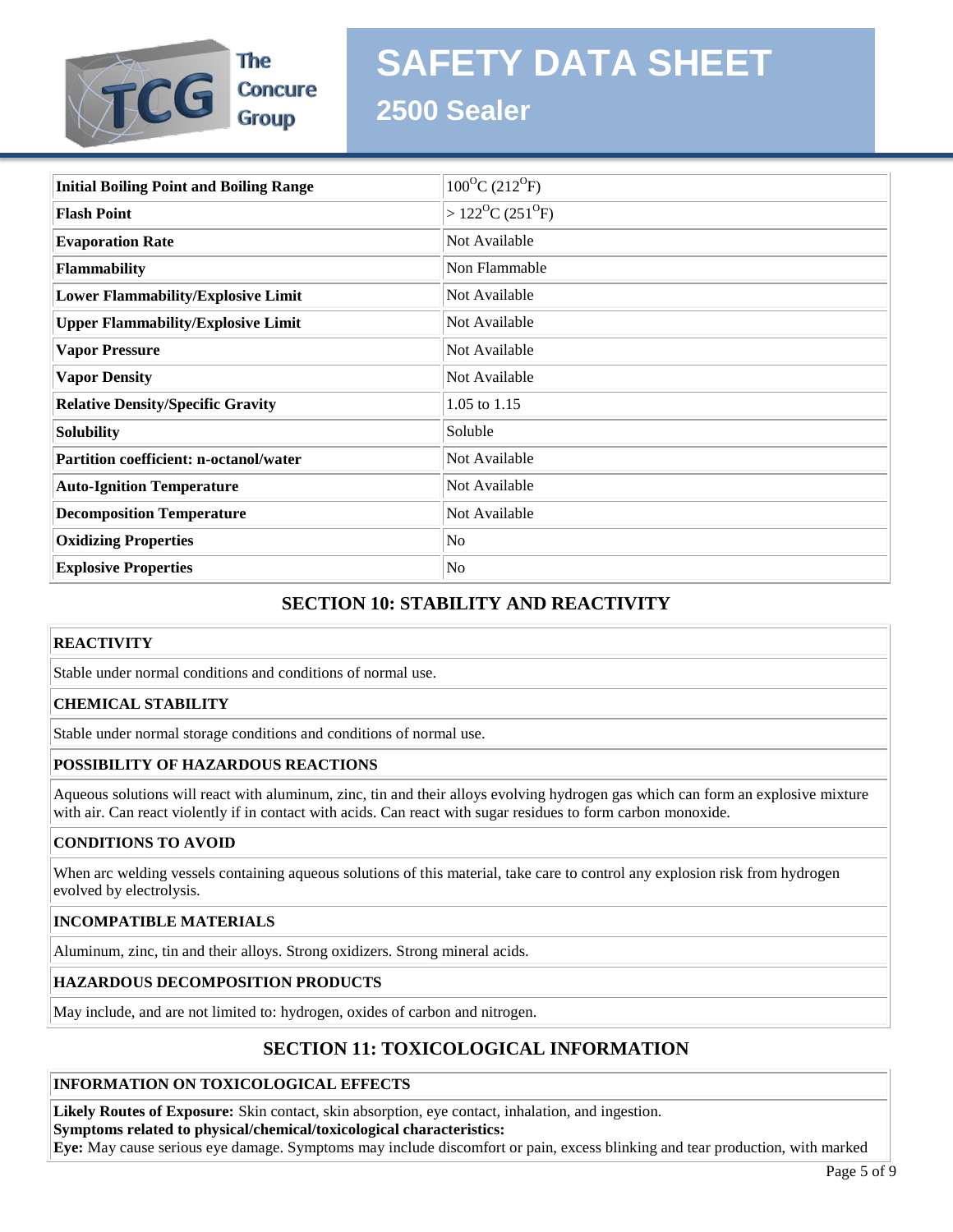

The **Concure Group** 

**2500 Sealer**

#### redness and swelling of the conjunctiva.

**Skin:** Symptoms may include redness, edema, drying, defatting and cracking of the skin. Do not allow continuous, prolonged contact with skin. May cause sensitization by skin contact.

**Inhalation:** May cause respiratory tract irritation.

**Ingestion:** May be harmful if swallowed. May cause stomach distress, nausea or vomiting.

**Acute Toxicity:** All symptoms of acute toxicity are due to high alkalinity.

| <b>Ingredient</b>                                      | LC50                                    | <b>LD50</b>                                               |  |
|--------------------------------------------------------|-----------------------------------------|-----------------------------------------------------------|--|
| Proprietary Trade Secret                               | Aerosol 2.06 mg/m <sup>3</sup> , rat    | Oral $>5000$ mg/kg, rat                                   |  |
| Polymers                                               | Not available.                          | Not available.                                            |  |
| 2,2,4-trimethyl-1,3-<br>pentanediol<br>monoisobutyrate | LCLo 6 hr. $2.73$ mg/L, rat             | Oral $>3200$ mg/kg, rat<br>Dermal $>15,200$ mg/kg, rabbit |  |
| Polyethylene glycol<br>octylphenyl ether               | Not available.                          | Not available.                                            |  |
| Aqua Ammonia                                           | 1 hr. Aerosol $9.85 \text{ mg/L}$ , rat | Not available.                                            |  |
| <b>Residual Monomers</b>                               | Not available.                          | Not available.                                            |  |
|                                                        |                                         |                                                           |  |

| <b>Calculated overall Chemical Acute Toxicity Values</b> |                    |                    |  |
|----------------------------------------------------------|--------------------|--------------------|--|
| LC50 (inhalation)<br>LD50 (dermal)<br>$LD50$ (oral)      |                    |                    |  |
| $2.06$ mg/m <sup>3</sup> , rat                           | $>5000$ mg/kg, rat | $>5000$ mg/kg, rat |  |

| Ingredient                                         | <b>Chemical Listed as Carcinogen or</b><br><b>Potential Carcinogen</b><br>(NTP, IARC, OSHA, ACGIH, CP65)* |  |
|----------------------------------------------------|-----------------------------------------------------------------------------------------------------------|--|
| Proprietary Trade Secret                           | Not listed.                                                                                               |  |
| Polymers                                           | Not listed.                                                                                               |  |
| 2,2,4-trimethyl-1,3-pentanediol<br>monoisobutyrate | Not listed.                                                                                               |  |
| Polyethylene glycol octylphenyl ether              | Not listed.                                                                                               |  |
| Aqua Ammonia                                       | Not listed.                                                                                               |  |
| <b>Residual Monomers</b>                           | Not listed.                                                                                               |  |
| $(4.0 \t C \t A \t B)$                             |                                                                                                           |  |

**(\* See Section 15)**

#### **DELAYED, IMMEDIATE, AND CHRONIC EFFECTS OF SHORT-TERM AND LONG-TERM EXPOSURE**

**Skin Corrosion/Irritation:** May cause skin irritation.

**Serious Eye Damage/Irritation:** May cause serious eye damage.

**Respiratory Sensitization:** Based on available data, the classification criteria are not met.

**Skin Sensitization:** May cause an allergic skin reaction.

**STOT-Single Exposure:** May cause respiratory irritation.

#### **Chronic Health Effects:**

 **Carcinogenicity:** Not hazardous by WHMIS/OSHA criteria.  **Germ Cell Mutagenicity:** Not hazardous by WHMIS/OSHA criteria.

**Reproductive Toxicity:**

 **Developmental:** Based on available data, the classification criteria are not met.  **Teratogenicity:** Not hazardous by WHMIS/OSHA criteria.  **Embryotoxicity:** Not hazardous by WHMIS/OSHA criteria.  **Fertility:** Based on available data, the classification criteria are not met.

**STOT-Repeated Exposure:** NOAEL (oral) >159 mg/kg, rat.

**Aspiration Hazard:** Based on available data, the classification criteria are not met.

**Toxicologically Synergistic Materials:** Not available.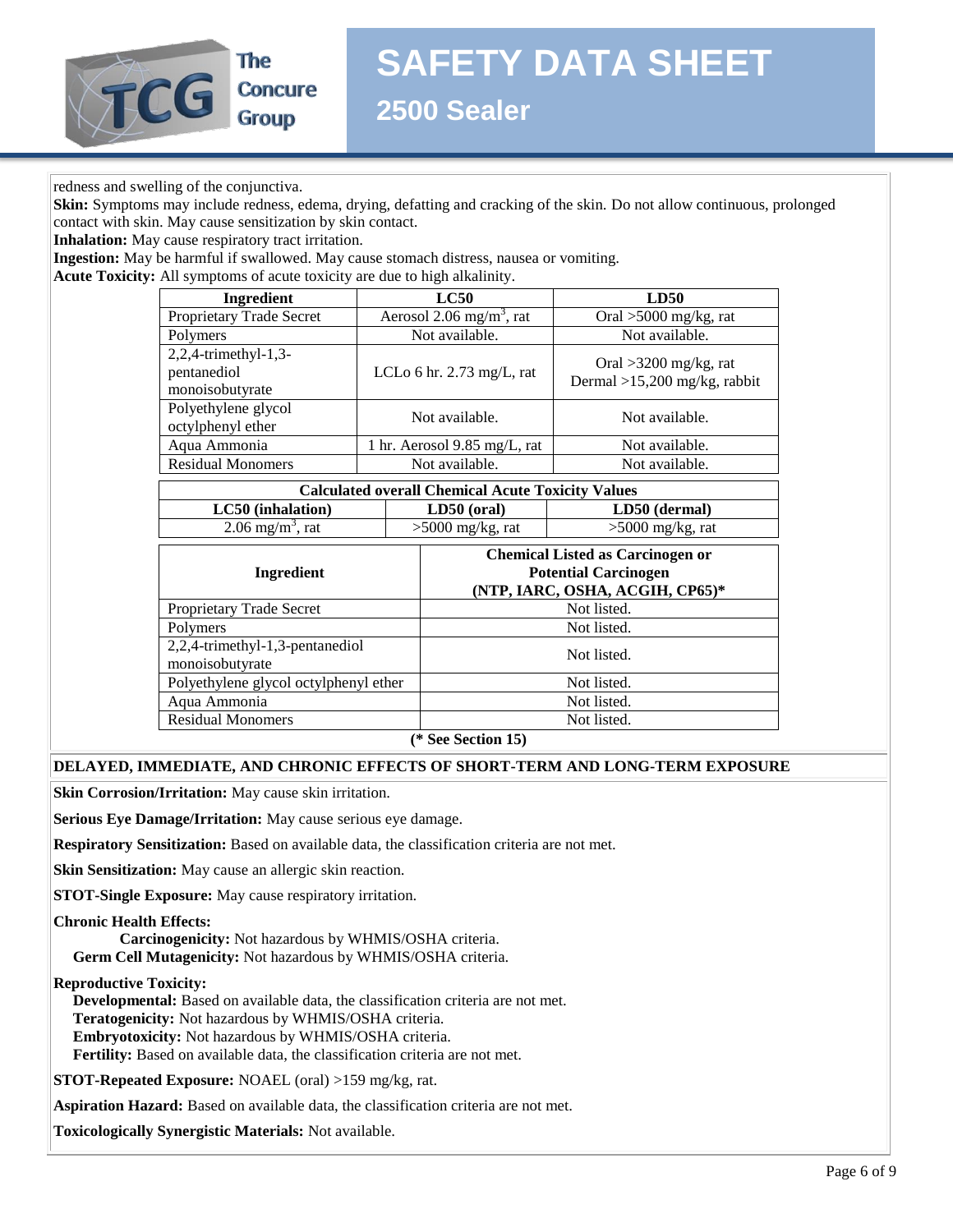

**2500 Sealer**

**Other Information:** Not available.

# **SECTION 12: ECOLOGICAL INFORMATION**

## **ECOTOXICITY**

**Acute/Chronic Toxicity:** May cause long-term adverse effects in the aquatic environment. Toxicity to fish - Components Proprietary Trade Secret LC50 (48 h): 146 mg/l. 2,2,4-trimethyl-1,3-pentanediol monoisobutyrate LC50 (96 h) 33 mg/l. Aqua Ammonia LC50 (96 h): 0.89 mg/l. Toxicity to aquatic invertebrates - Components Proprietary Trade Secret EC50 (24 h): 146 mg/l. 2,2,4-trimethyl-1,3-pentanediol monoisobutyrate EC50 (48 h) 147.8 mg/l. Aqua Ammonia LC50 (48 h): 101 mg/l.

## **PERSISTENCE AND DEGRADABILITY**

Not available.

#### **BIOACCUMULATIVE POTENTIAL**

**Bioaccumulation:** No potential for bioaccumulation.

## **MOBILITY IN SOIL**

Not available.

#### **OTHER ADVERSE EFFECTS**

Alkalinity of this product will have a localized effect on ecosystems sensitive to pH changes.

# **SECTION 13: DISPOSAL CONSIDERATIONS**

#### **WASTE TREATMENT METHODS**

**Disposal Method:** This material must be disposed of in accordance with all local, state, provincial, and federal regulations. **Other Disposal Recommendations:** Not available

## **SECTION 14: TRANSPORT INFORMATION**

#### **UN NUMBER**

Not regulated.

#### **UN PROPER SHIPPING NAME**

Not applicable.

#### **TRANSPORT HAZARD CLASS (ES)**

Not applicable.

#### **ENVIRONMENTAL HAZARDS**

Not available.

#### **SPECIAL PRECAUTIONS**

Do not handle until all safety precautions have been read and understood.

# **SECTION 15: REGULATORY INFORMATION**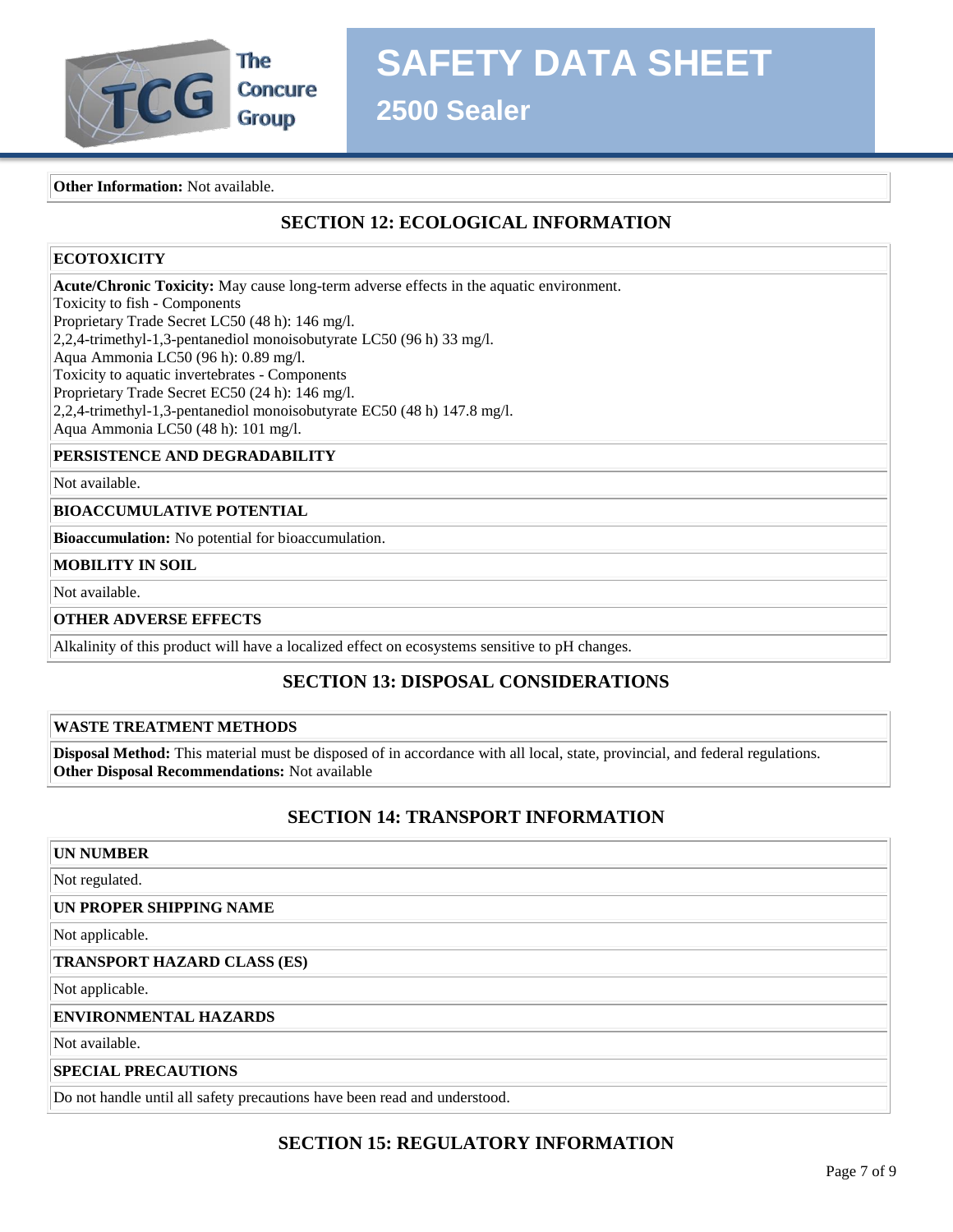

#### **SAFETY, HEALTH AND ENVIRONMENTAL REGULATIONS/ LEGISLATIONS SPECIFIC FOR THE CHEMICAL**

SDS prepared pursuant to the Hazard Communication Standard (CFR29 1910.1200) HazCom 2012

| <b>SARA Title III</b>           |                                                    |             |                  |                |  |
|---------------------------------|----------------------------------------------------|-------------|------------------|----------------|--|
| Ingredient                      | <b>Section 304 EHS RQ</b><br>Section 302 (EHS) TPQ |             | <b>CERCLA RO</b> | <b>Section</b> |  |
|                                 | (Ibs.)                                             | $(lbs.)$    | (Ibs.)           | 313            |  |
| Proprietary Trade Secret        | Not Listed.                                        | Not Listed. | Not Listed.      | Not Listed.    |  |
| Polymers                        | Not listed.                                        | Not listed. | Not listed.      | Not listed.    |  |
| 2,2,4-trimethyl-1,3-pentanediol | Not listed.                                        | Not listed. | Not listed.      | Not listed.    |  |
| monoisobutyrate                 |                                                    |             |                  |                |  |
| Polyethylene glycol octylphenyl | Not listed.                                        | Not listed. | Not listed.      | Not listed.    |  |
| ether                           |                                                    |             |                  |                |  |
| Aqua Ammonia                    | Not listed.                                        | Not listed. | Not listed.      | Not listed.    |  |
| <b>Residual Monomers</b>        | Not listed.                                        | Not listed. | Not listed.      | Not listed.    |  |

**California Proposition 65:** This product does not contain chemicals known to the state of California to cause cancer.

#### **WHMIS Classification(s):**

Class D2B - Skin/Eye Irritant

| <b>TSCA:</b>                                    |                                  |
|-------------------------------------------------|----------------------------------|
| Ingredient                                      | <b>USA TSCA</b><br><b>LISTED</b> |
| Proprietary Trade Secret                        | Yes.                             |
| Polymers                                        | Yes.                             |
| 2,2,4-trimethyl-1,3-pentanediol monoisobutyrate | Yes.                             |
| Polyethylene glycol octylphenyl ether           | Yes.                             |
| Aqua Ammonia                                    | Yes.                             |
| <b>Residual Monomers</b>                        | Yes.                             |

#### **WHMIS Hazard Symbols:**



All ingredients used to manufacture this product are listed or exempted from being listed on the TSCA and DSL inventories.

| <b>NFPA National Fire Protection Association</b> |  | <b>HMIS-Hazardous Materials Identificatio</b> |    |
|--------------------------------------------------|--|-----------------------------------------------|----|
| Health:                                          |  | Health:                                       | つ* |
| Fire:                                            |  | Fire:                                         |    |
| <b>Reactivity:</b>                               |  | <b>Reactivity:</b>                            |    |

| <b>NFPA National Fire Protection Association</b> |  |                    | <b>HMIS-Hazardous Materials Identification System</b> |  |
|--------------------------------------------------|--|--------------------|-------------------------------------------------------|--|
| lth:                                             |  | Health:            |                                                       |  |
|                                                  |  | <b>Fire:</b>       |                                                       |  |
| ctivitv:                                         |  | <b>Reactivity:</b> |                                                       |  |

**Hazard Rating:**  $0 = \text{minimal}$ ,  $1 = \text{slight}$ ,  $2 = \text{moderate}$ ,  $3 = \text{severe}$ ,  $4 = \text{extreme}$ 

### **\* SOURCE AGENCY CARCINOGEN CLASSIFICATIONS:**

| <b>CP65</b> | <b>California Proposition 65</b>                                  |  |
|-------------|-------------------------------------------------------------------|--|
| OSHA(0)     | Occupational Safety and Health Administration.                    |  |
| ACGIH(G)    | <b>American Conference of Governmental Industrial Hygienists.</b> |  |
|             | A1 - Confirmed human carcinogen.                                  |  |
|             | A2 - Suspected human carcinogen.                                  |  |
|             | A3 - Animal carcinogen.                                           |  |
|             | A4 - Not classifiable as a human carcinogen.                      |  |
|             | A5 - Not suspected as a human carcinogen.                         |  |
| $IARC$ (I)  | <b>International Agency for Research on Cancer.</b>               |  |